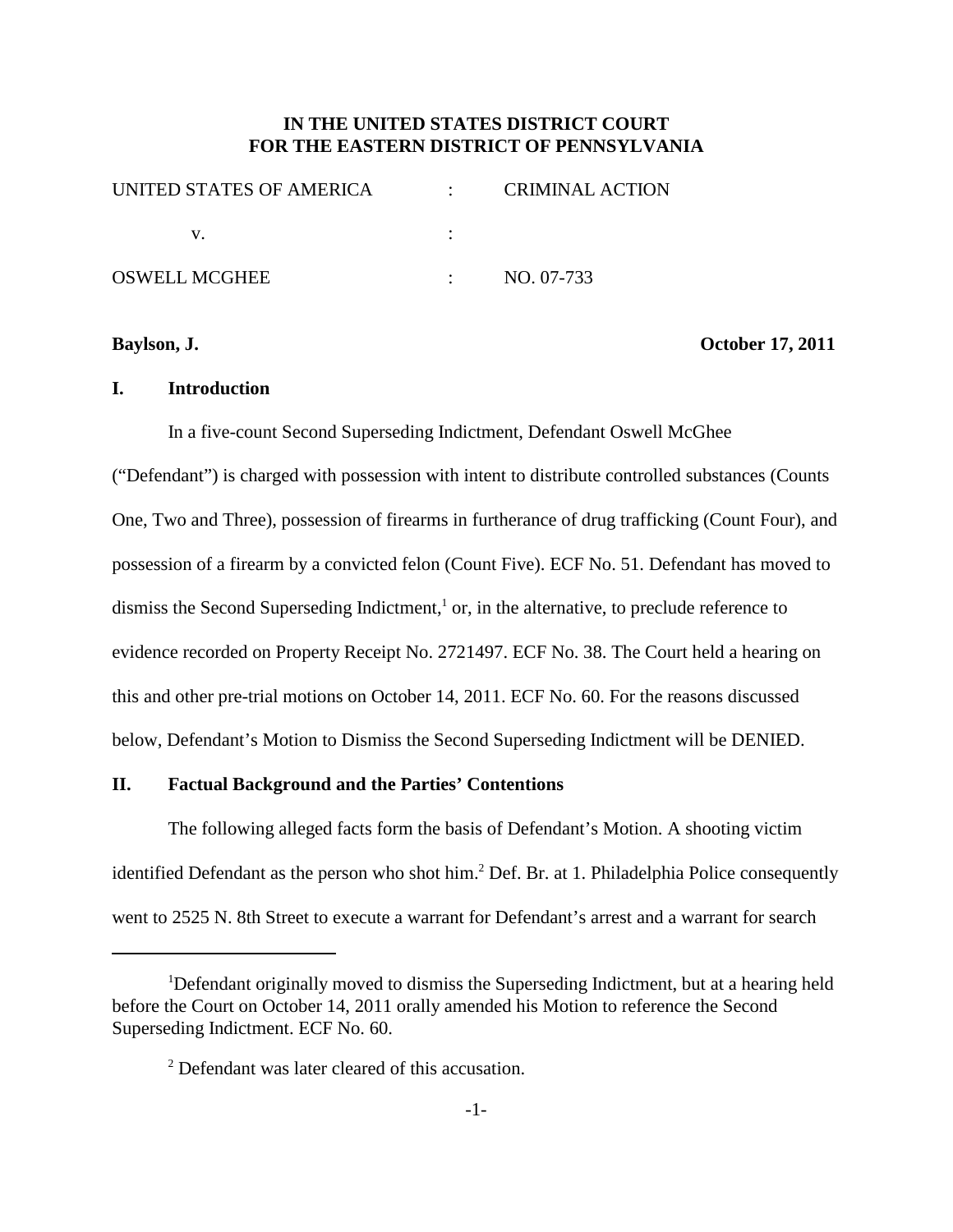and seizure. Id. Defendant was not present when they arrived. Id. at 1-2. Defendant's parents stated that the bedroom in the rear belonged to Defendant. Id. at 2. The police recovered from the room firearms, drugs, cash, and a variety of items which they recorded on Property Receipt No. 2721497. Id. The items on the Property Receipt included zip lock bags, a scale, a money counter, and mail addressed to Oswell McGhee. Id. Defendant was later arrested outside the 8th Street residence. Id. The case was federally adopted. See Def. Ex. B.

In preparing Defendant's defense, counsel for Defendant requested discovery, including "copies of any mail, or paperwork recovered from 2525 N. 8th Street, regardless of the addressee." Def. Ex. A. The Government responded that this evidence was no longer available because the Philadelphia Police Department, seemingly unaware that the reason the case was no longer active in the Commonwealth was because it had been federally adopted, destroyed the evidence. Def. Ex. B. This was part of the Philadelphia Police Department's regular practice to destroy evidence when a case was disposed of by the courts or the one-year period for investigation had ended. Government Ex. at 1-5. At the October 14, 2011 hearing, defense counsel stated that she agreed the evidence was destroyed inadvertently. ECF No. 60.

Defendant correctly notes that because all five counts charged involve possession, and because Defendant was arrested outside the residence in question, the Government will have to establish constructive possession to sustain convictions. See Def. Br. at 2-3. Defendant argues that the mail and other evidence purportedly connecting him to the 8th Street residence therefore had exculpatory value, and its destruction violated his due process rights. Id. at 3-9.

### **III. Legal Standard and Analysis**

The United States Supreme Court decisions in California v. Trombetta, 467 U.S. 479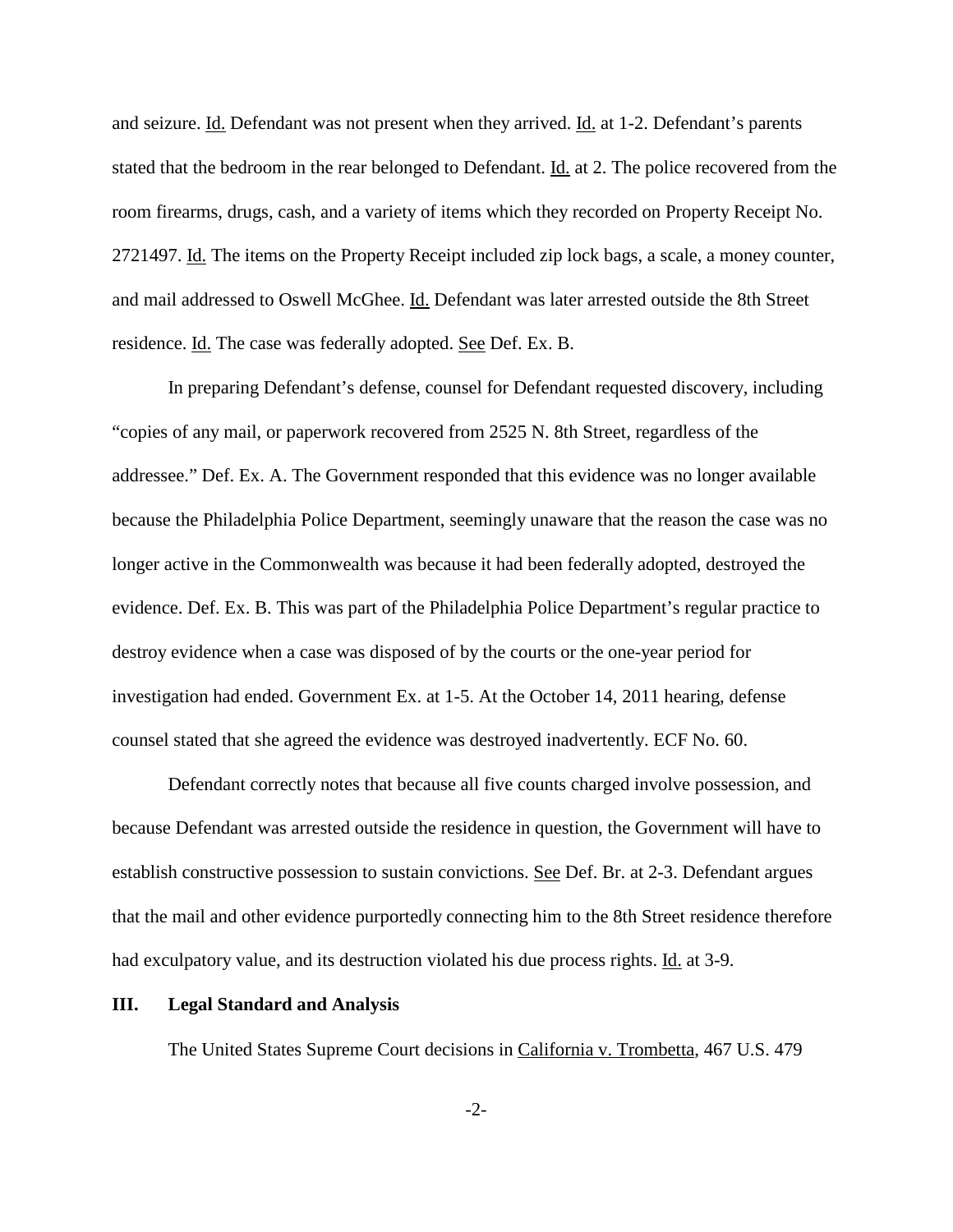(1984) and Arizona v. Youngblood, 488 U.S. 51 (1988) set forth the standard for determining whether the government's failure to preserve evidence violates a criminal defendant's due process rights under the Fourteenth Amendment. Lambert v. Blackwell, 387 F.3d 210, 267 (3d Cir. 2004). Youngblood established that "unless a criminal defendant can show bad faith on the part of the police, failure to preserve potentially useful evidence does not constitute a denial of due process of law." 488 U.S. at 58; see also Lambert, 387 F.3d at 267.

Here, Defendant admits that the Philadelphia Police Department destroyed the evidence inadvertently. ECF No. 60. This Court is not aware of any case, nor could counsel for Defendant point to one, where a court dismissed an indictment due to an inadvertent destruction of evidence. See id. The Court is also unpersuaded by Defendant's argument that although the evidence destruction was inadvertent it nonetheless rose to the level of bad faith because it constituted such a gross violation of the government's duty to preserve evidence. See id. Even if the destruction of evidence was negligent, that does not violate due process. United States v. Seibart, 148 F. Supp. 2d 559 (E.D. Pa. 2001) (citing Youngblood, 488 U.S. at 58 and United States v. Deaner, 1 F.3d 192, 201 (3d Cir. 1993)). Moreover, other evidence in this case, including the seized drugs, firearms, ammunition, and receipt for currency, is still available for inspection by Defendant and use at trial by both parties.

## **VI. Conclusion**

For the foregoing reasons, Defendant's Motion to Dismiss the Second Superseding Indictment is hereby DENIED. The Court will reserve judgment until trial on Defendant's Motion in the Alternative. An appropriate order follows.

-3-